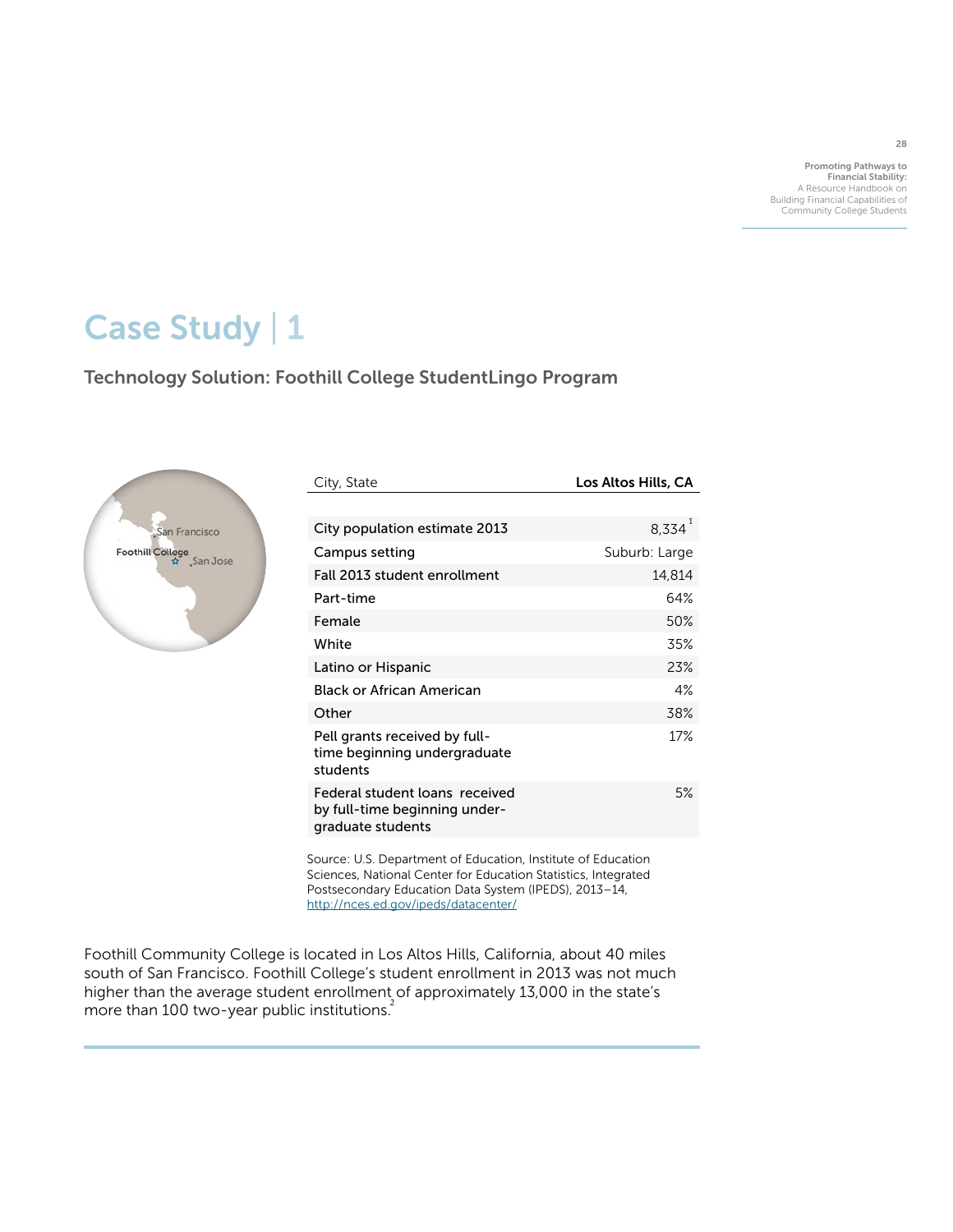#### Summary

Concerned with a student body burdened by expenses and debt, Foothill College staff considered developing an online program to connect students to resources that could help them manage their finances. Rather than developing their own program, in 2010 the staff found a low-cost, nonresource-intensive solution in Innovative Educator's so-called StudentLingo program.<sup>3</sup> Through StudentLingo, Foothill College students have access to a suite of tip-filled online videos, covering topics ranging from academic preparedness and job readiness to managing stress, money, and the financial aid process. Intended to build skills and resourcefulness among students, this offering signaled a shift for Foothill College, which had historically addressed the immediate financial challenges of its students but had focused far less on financial empowerment activities.

#### Promoting Pathways to Financial Stability: A Resource Handbook on Building Financial Capabilities of Community College Students

Case Study 1 Technology Solution: Foothill College StudentLingo Program

# Area of Need

Many Foothill College students are returning adults who struggle with the cost of raising a family and managing debt; they are potentially facing even more debt to pay for their education.<sup>4</sup> With a large number of first-generation college students who speak English as a second language, the institution serves a population that needs help navigating the system of higher education in a way that works in their favor and fits with their life circumstances.

#### Program Description

StudentLingo is an online teaching tool in the form of interactive videos that cover a range of topics tailored to college students both in content and approach. Foothill College offers five categories of helpful topics for students, including Academic & Career Exploration, Reading & Writing Strategies, Learning to Learn, Personal Management, and Online Learning.<sup>5</sup> Within each category are four to nine subtopics; videos deliver content in accessible, simple language. For instance, "Financial Literacy: Smart Money Skills for College & Beyond" presents the top 10 tips for successful money management. In a series of short videos, the same coach, Danielle Champagne, talks about each tip, sometimes with accompanying images or narrative for emphasis. These tips are presented as rules of thumb, and they aim to develop soft skills such as learning the lingo, getting organized by setting 20- to 30-minute weekly financial appointments with oneself, and making financial goals specific, measurable, achievable, realistic, and time-oriented (S.M.A.R.T.).<sup>6</sup>

The Foothill College StudentLingo home page at<www.studentlingo.com/foothill> presents two financially focused topics under the category Personal Management: (1) "Financial Literacy: Smart Money Skills for College & Beyond" and (2) "Navigating the Financial Aid Process."

Foothill students have access to 26 modules offered by Innovative Educators. They can watch the videos at their own pace whenever they want and as many times as they choose. After completing the last video within a topic, students are asked to complete an online evaluation survey, which elicits feedback on the video lessons and queries students about how they intend to use the information. While completing the evaluation questionnaire, students have the option of printing a certificate of completion. For students who were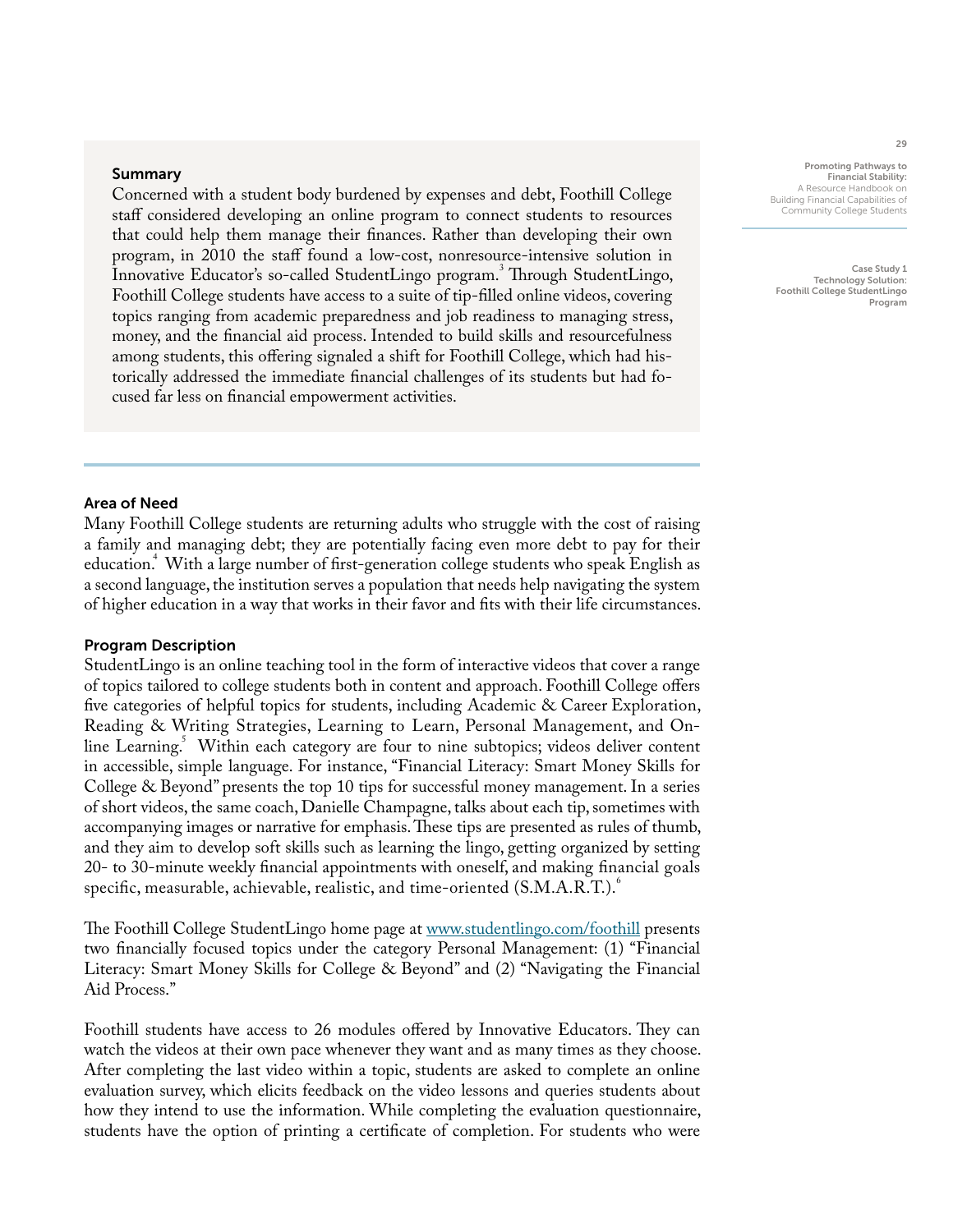encouraged to complete the lessons by a financial aid advisor, the certificates validate that they had engaged with and completed the lesson(s). For example, an advisor might require a student to complete the financial literacy lesson before being given access to his or her financial aid awards. The hope is that the video tutoring will empower students to wisely use their financial aid award—perhaps even allocating small amounts to supplement their savings in case of a financial emergency. Another scenario may involve a student who is at risk of losing her financial aid due to poor academic performance and is seeking advice about the financial-aid process. A precondition may be completing the video workshop "Navigating the Financial Aid Process."

# Exploration and Adoption

Foothill College's endeavors to address the financial struggles of many of its students were complicated by massive budgetary shortfalls across the state of California in the late 2000s. Cutbacks affected all areas of Foothill College's administration. For example, counseling services was left with only one counselor for every 800 students.

Envisioning an immediate and affordable solution, Foothill College staff brainstormed about developing their own online financial capability curriculum. But the team quickly realized that they lacked the expertise to develop content that would resonate with students. They also grasped that the need to regularly update the information and troubleshoot technical issues was beyond their means.

During a staff retreat attended by Foothill College Student Services personnel and members of various areas of the administration, existing workshops were ranked, according to how well they fit with Foothill students' needs, possible interests and the college's infrastructure. The online program developed by Innovative Educators, called StudentLingo, appeared to meet many important criteria. It aligned with Foothill College's goal of improving student understanding of the implications of their financial decisions. StudentLingo's content provided guidance on how to use and complete the Free Application for Federal Student Aid (FAFSA) and was available in both Spanish and English. Additional tutorials covered a variety of supplementary topics for college students. An added plus, the interactive videos available through StudentLingo were designed to appeal to both visual- and subject-based learners.

Foothill College administrators soon realized that in StudentLingo they had found a viable option that was likely to benefit all of the student body in more comprehensive ways. Because the incremental cost of adding a topic is minimal relative to the total cost of the program, Foothill would be able to offer its student body nonfinancial categories of content, such as Academic & Career Preparation and Learning to Learn. Depending on the number of topics purchased, the annual cost would range from \$6,000 to \$8,000 with unlimited usage.

StudentLingo's web-based user interface tracks student engagement with the online workshops, including their progress and how long they spend on each topic.

Inherent to the web-based learning platform, Innovative Educators updates StudentLingo content regularly and provides technical upgrades annually. That the StudentLingo service would include ongoing updating of content appealed greatly to the staff and administration at Foothill College, particularly in the aftermath of the budgetary constraints.

Promoting Pathways to Financial Stability: A Resource Handbook on Building Financial Capabilities of Community College Students

Case Study 1 Technology Solution: Foothill College StudentLingo Program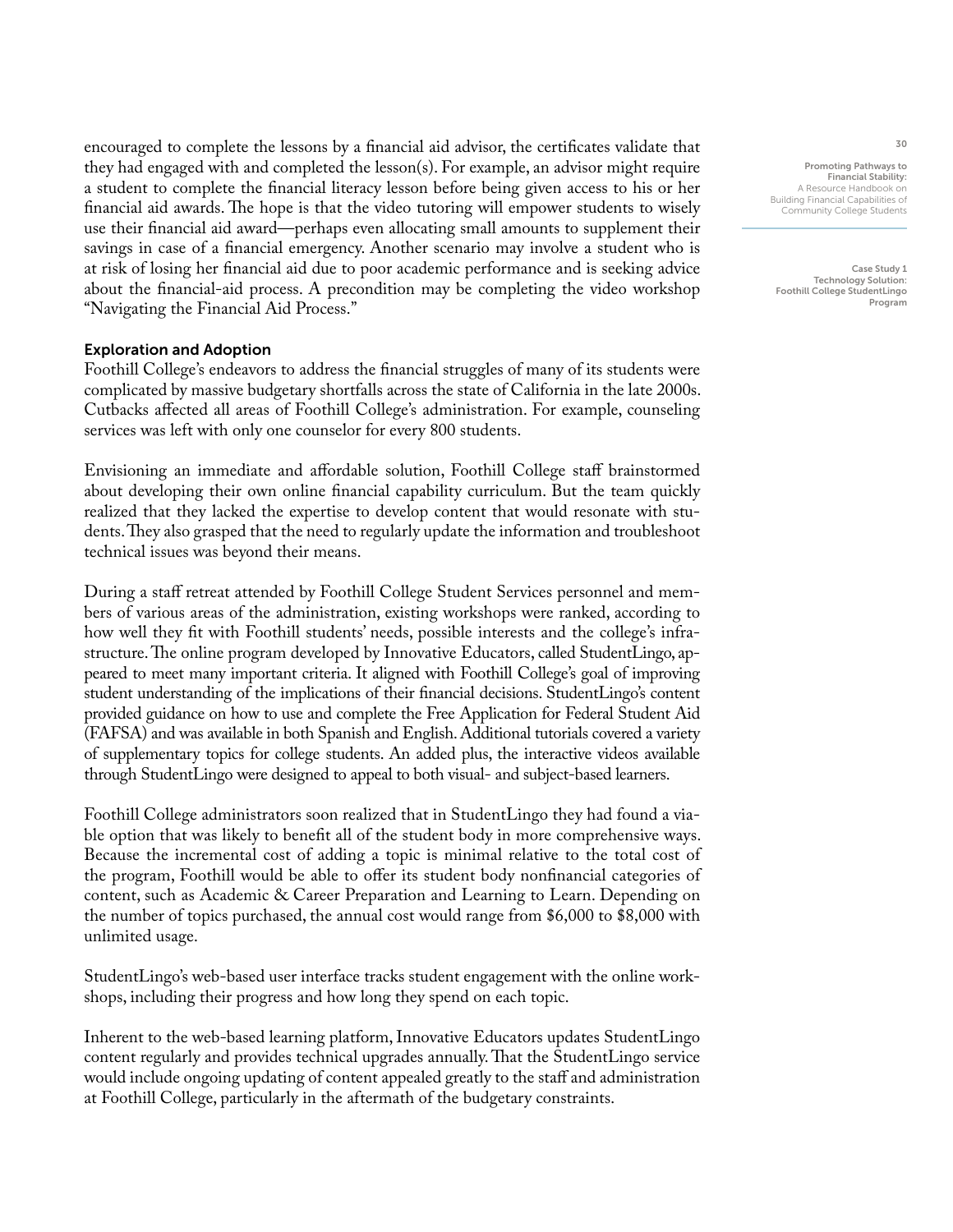# Implementation

The rollout of StudentLingo required minimal staff time. Foothill College's information technology staff created a navigable link to the StudentLingo online platform on the college website, and some coding was done to enable smartphone compatibility. College staff members were then coached on how to get the word out to students and to the institution at large that this resource was readily available.

Foothill College engaged in a number of promotional tactics:

- StudentLingo video workshop titles were added to a well-known student events list on the Foothill College and Career Connections resource website.
- StudentLingo workshops were highlighted in new student forums.
- StudentLingo promotional materials were placed around campus.
- StudentLingo was featured prominently on Foothill College's website.
- StudentLingo accessibility on smartphones was expedited.

As a supplement to the content offered through StudentLingo, Foothill College sends text messages to remind students to keep on track with their financial-aid planning and their financial goals.

StudentLingo is accessible to all students enrolled at Foothill College. Foothill specifically targets cohorts of students at key decision points and before routines or habits are formed. For example, the college offers StudentLingo's financial-aid video workshops during new student orientation, on financial aid "Cash for College" days, and at high school college nights, at adult student orientation sessions, at parent orientation sessions, and at new student workshops that are held throughout the year. The videos are also used in a class for first-year students that is dedicated to cultivating student success.

Before attending appointments at the Financial Aid Office, students are encouraged to watch certain StudentLingo video workshops to learn more about the basics of student loan borrowing and responsible repayment.

### Utilization and Effectiveness

Foothill College administrators consider StudentLingo as being integral to supporting students in their financial decision making not only on a day-to-day basis but also when it comes to their borrowing behavior. Since putting StudentLingo in place, Foothill has observed a decrease in the number of students who leverage less flexible private loans to fund their education and an increase in the number of students who are served by the Financial Aid Office.

StudentLingo content is designed for individual student use, but Foothill College instructors access content during class time, too. During the 19-month period from August 2012 to March 2014, only 44 users viewed the two financially relevant workshops.<sup>7</sup> But one-quarter of these users were instructors sharing videos during class time, thus reaching more students than the data would suggest. (We note here that student engagement is greater with the nonfinancial topics available on StudentLingo.)

Promoting Pathways to Financial Stability: A Resource Handbook on Building Financial Capabilities of Community College Students

Case Study 1 Technology Solution: Foothill College StudentLingo Program